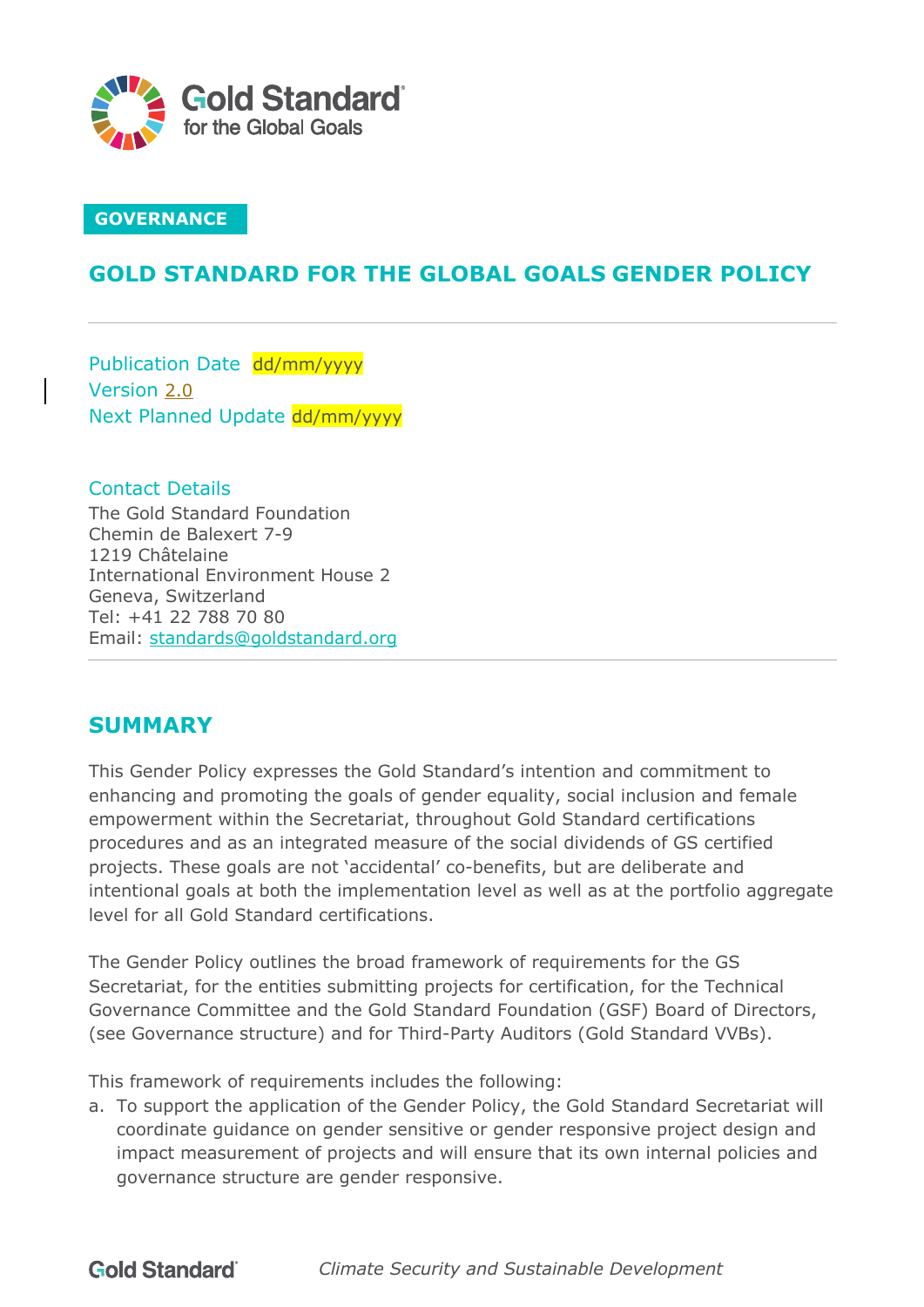- b. To be eligible for Gold Standard certification, all applicants must satisfy the minimum criteria to prove the gender sensitivity of their project design and implementation. This includes compliance with the **gender 'do no harm' safeguard**, **gender-gap analysis** and **gender sensitive stakeholder consultations**. This is referred to as foundational gender-sensitive certification.
- c. To be eligible for targeted gender-responsive Gold Standard certification, applicants will be required to:

1. have established either (i) policies, (ii) strategies, or (iii) action plans that promote gender equality; and

2. comply with project guidelines and procedures established by Gold Standard. This is referred to as a proactive gender-responsive approach.

> Foundational gendersensitive certification

.Mandatory requirements that apply to all Gold Standard certifications at the project design stage, or process level

### Pro-active gender-responsive approach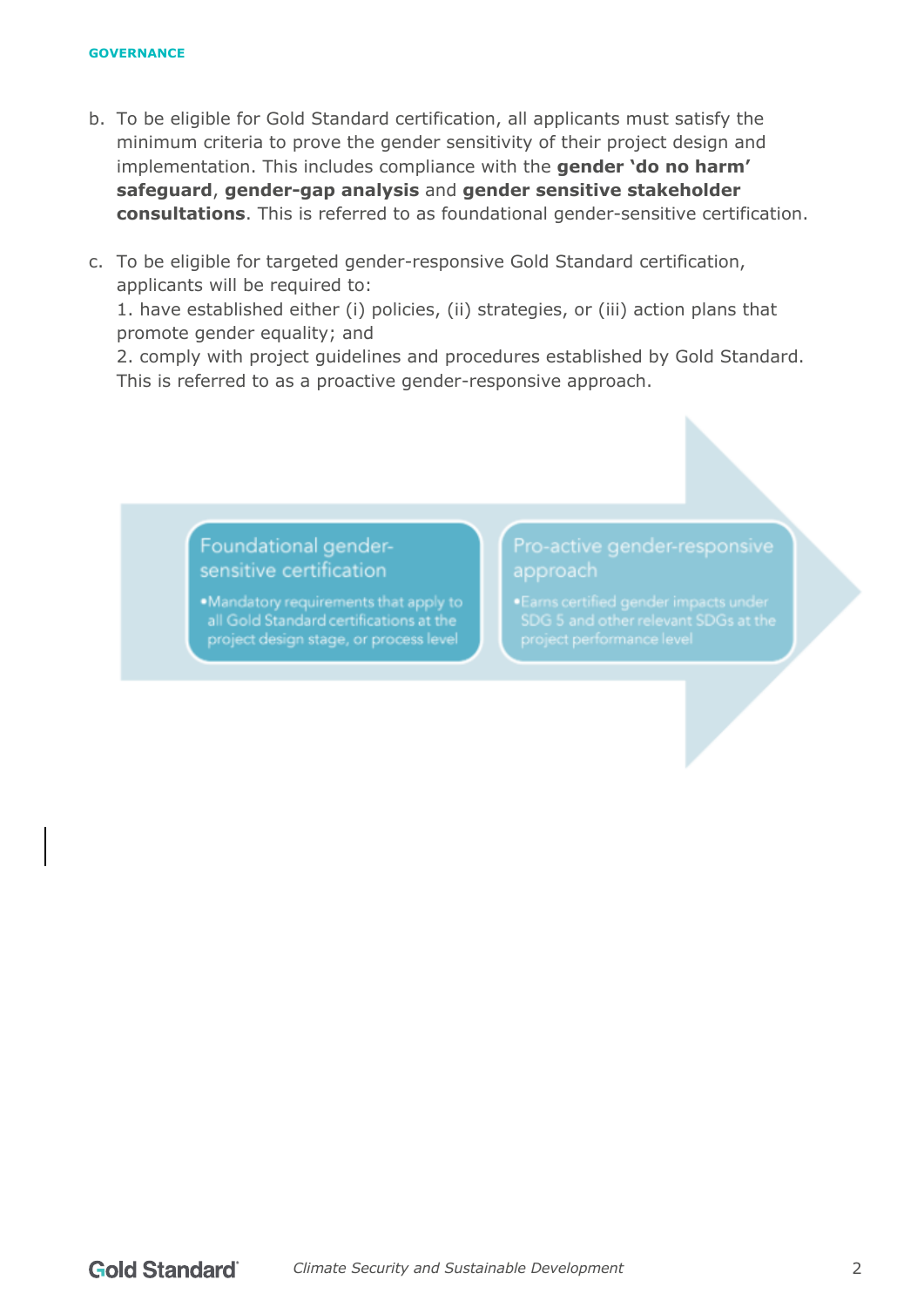#### **TABLE OF CONTENTS**

| <b>SUMMARY</b>                                     |   |
|----------------------------------------------------|---|
| 1  INTRODUCTION                                    | 3 |
| 21 APPLICABILITY AND SCOPE                         | 4 |
| 31 OBJECTIVES                                      | 5 |
| 4 POLICY DIRECTIVES                                | 6 |
| a. Foundational gender-sensitive minimum standards |   |
| b. Proactive gender-responsive approaches          | 8 |
| 5  IMPLEMENTATION, COMPLIANCE AND REPORTING        |   |
| 6  REVISION OF THE POLICY                          |   |

### **GOLD STANDARD FOUNDATION VISION & MISSION**

**OUR VISION:** Climate security and sustainable development for all. **OUR MISSION:** To catalyse more ambitious climate action to achieve the Global Goals through robust standards and verified impacts.

### 1| **INTRODUCTION**

- 1.1.1 | With the coming of age of the voluntary and compliance carbon markets and the Sustainable Development Goals (SDGs), Gold Standard is upgrading its overall certification approach to apply consistent gender design and female empowerment principles. These principles will be fully integrated into its certification processes.
- 1.1.1 |1.1.2 | The Gold Standard Gender Policy recognises that gender relations, roles and responsibilities exercise important influence on women and men's access to and control over natural resources and the goods and services they provide. Guided by a human-rights based approach, it further acknowledges that project results and impacts are more sustainable, equitable and effective when gender equality and female empowerment considerations are integrated into the design and implementation of projects. For example, products or services that are better designed to meet women's priorities and interests may reach a wider customer base.
- 1.1.2 | 1.1.3 | This Gender Policy aligns closely with the simplified procedures, language and guidance notes of the Gold Standard certification process and also with the gender policies of the various standards and safeguards the Gold Standard upholds (e.g. Fair Trade and Forest Stewardship Council).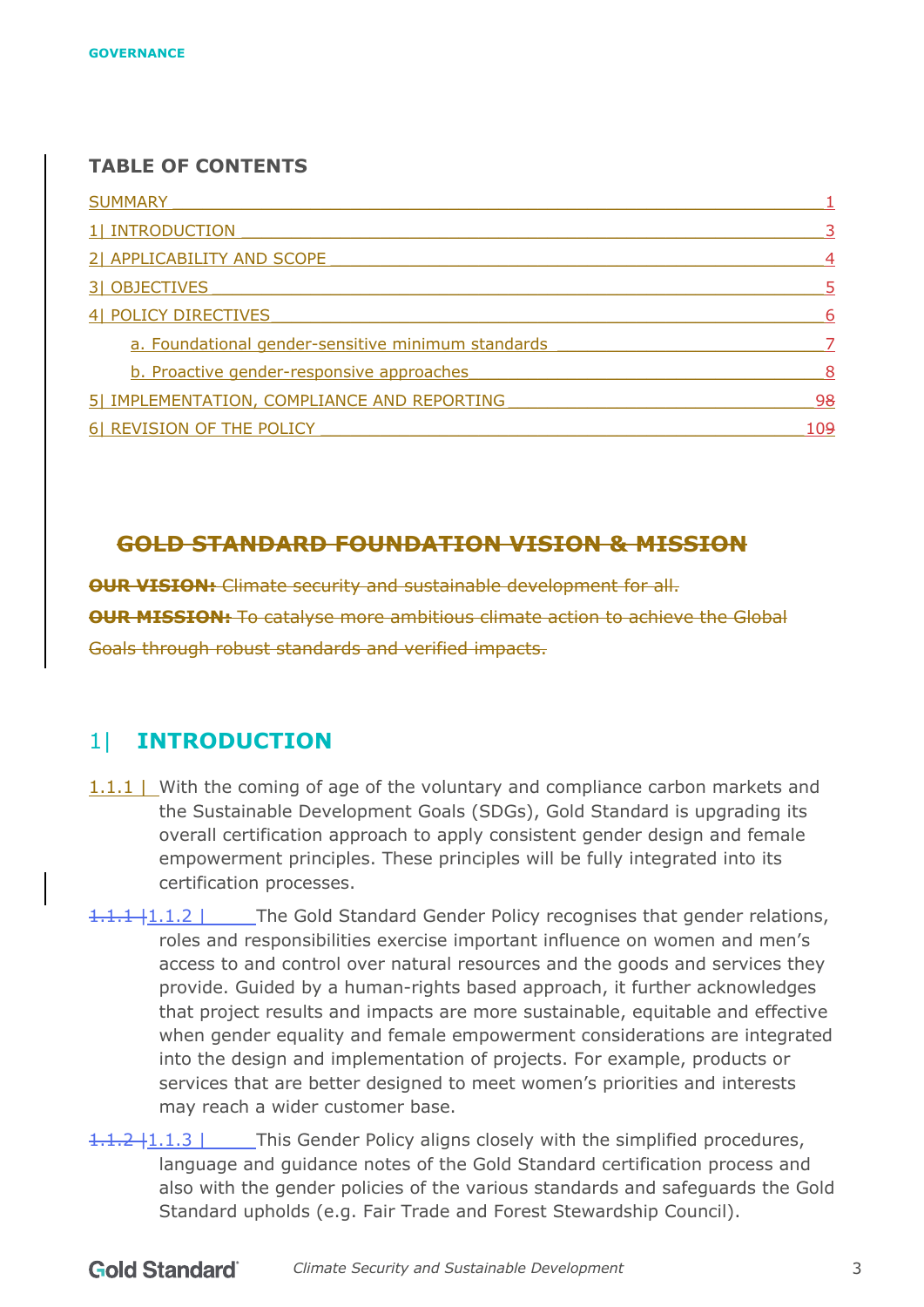1.1.3 | 1.1.4 | The Gold Standard Gender Policy is guided, among others, by the United Nations Framework Convention on Climate Change (UNFCCC) which parties noted that when addressing climate change principles of gender equality and empowerment of women should be respected, promoted and considered.<sup>*i*</sup> The Gender Policy is congruent with international agreements and conventions, in particular with the Universal Declaration of Human Rights, the Convention on the Elimination of All Forms of Discrimination against Women (CEDAW) and the International Labour Organizations' core conventions. It is further aligned with the Sustainable Development Goals (SDGs).

# 2| **APPLICABILITY AND SCOPE**

### 2.1 | **Applicability**

2.1.1 | The Gender Policy applies to the Gold Standard Secretariat, Third-Party Auditors, the Technical Governance Committee, the Gold Standard Board of Directors, and all projects submitted for certification.

### 2.2 | **Dates of Effectiveness and Revision**

2.2.1 | This policy comes into effect from date of publication of Version 1.0 of this document, and it will be reviewed every two years or as determined by the Board.

### 2.3 | **Definitions**

|  |  | $2.1.2 + 2.3.1$ |  |  |  |  | For the purpose of this policy, the following definitions apply: |  |  |
|--|--|-----------------|--|--|--|--|------------------------------------------------------------------|--|--|
|--|--|-----------------|--|--|--|--|------------------------------------------------------------------|--|--|

| <b>Term</b> | <b>Definition</b>                                                                                                                                                                                                                                                                                                                                                                                                                                                                                                                                            |
|-------------|--------------------------------------------------------------------------------------------------------------------------------------------------------------------------------------------------------------------------------------------------------------------------------------------------------------------------------------------------------------------------------------------------------------------------------------------------------------------------------------------------------------------------------------------------------------|
| Agency      | The capacity to make decisions about one's own life and act on<br>them to achieve a desired outcome, free of violence, retribution, or<br>fear.                                                                                                                                                                                                                                                                                                                                                                                                              |
| Empowerment | The ability and agency of every woman to shape her own destiny,<br>exercise her rights and make her own choices. Women's<br>empowerment has five components: women's sense of self-worth;<br>their right to have and to determine choices; their right to have<br>access to opportunities and resources; their right to have the power<br>to control their own lives, both within and outside the home; and<br>their ability to influence the direction of social change to create a<br>more just social and economic order, nationally and internationally. |
| Gender      | Gender refers to the social, behavioural, and cultural attributes,<br>expectations, and norms associated with being male or female.                                                                                                                                                                                                                                                                                                                                                                                                                          |
| Gender      | As enshrined in international and national constitutions and other                                                                                                                                                                                                                                                                                                                                                                                                                                                                                           |
| equality    | human rights agreements, refers to equal rights, power,<br>responsibilities and opportunities for women and men, as well as<br>equal consideration of the interests, needs and priorities of women<br>and men.                                                                                                                                                                                                                                                                                                                                               |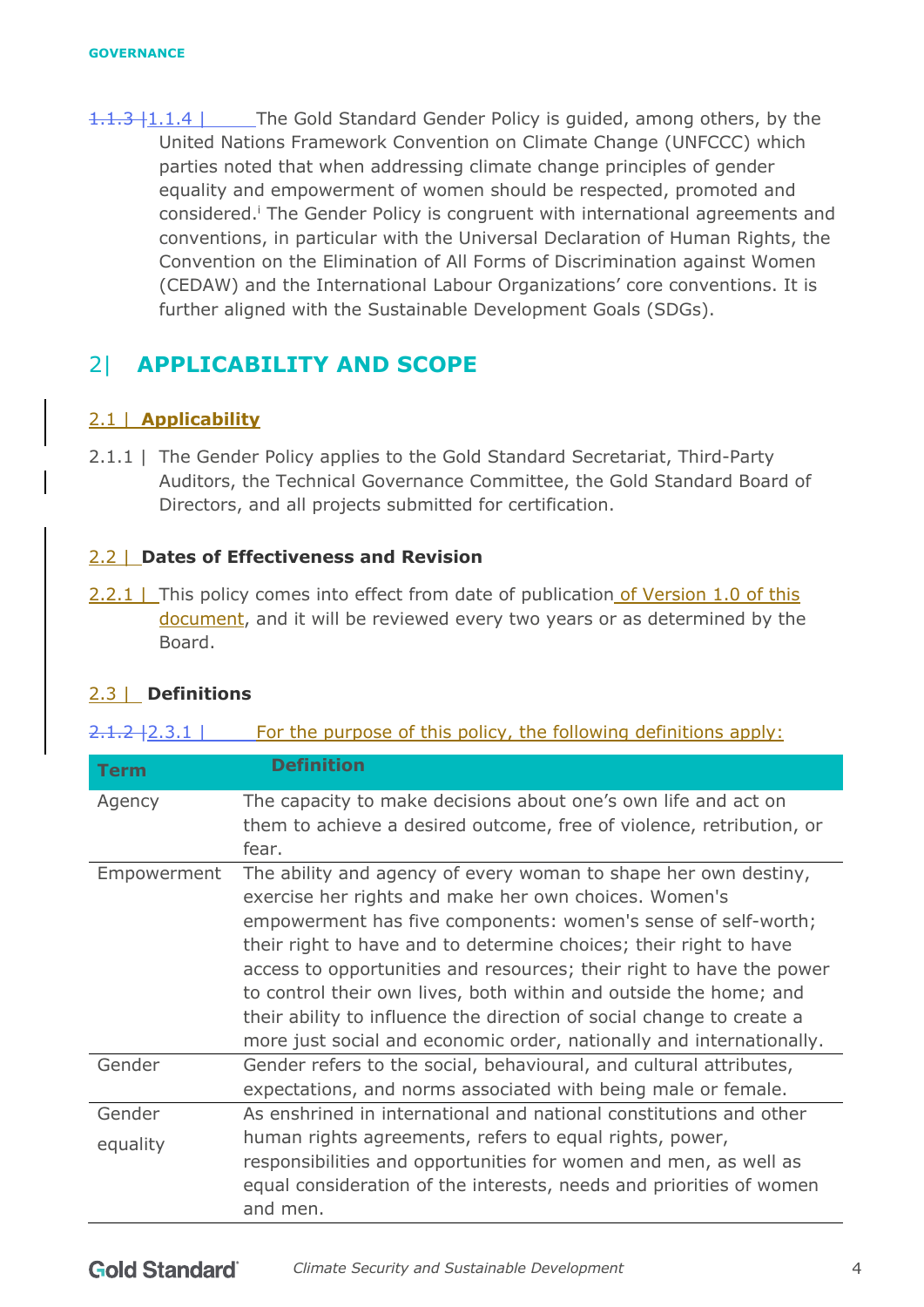| Gender equity | Refers to the process of being fair to women and men. To ensure       |
|---------------|-----------------------------------------------------------------------|
|               | equity, measures often need to be taken to compensate (or reduce)     |
|               | disparity for historical and social disadvantages that prevent women  |
|               | and men from otherwise operating on an equitable basis. Equity        |
|               | leads to equality. (UNDP 2017)                                        |
| Gender        | Refers to the consideration of gender norms, roles and relations and  |
| responsive    | to addressing inequality generated by unequal norms, roles and        |
|               | relations through remedial action beyond creating gender              |
|               | awareness.                                                            |
| Gender        | Refers to raising awareness and consideration of gender norms,        |
| sensitive     | roles and relations but does not necessarily address inequality       |
|               | generated by unequal norms, roles or relations through remedial       |
|               | action beyond creating gender awareness.                              |
| Social        | Refers to the process of improving the terms for individuals and      |
| inclusion     | groups to take part in society, and the process of improving the      |
|               | ability, opportunity, and dignity of those disadvantaged on the basis |
|               | of their identity to take part in society. (World Bank)               |

\* If not otherwise indicated, relevant definitions are drawn and adapted from the GCF gender policy or the Annex to the GEF Gender Equality Action Plan (GEAP)

## 3| **OBJECTIVES**

 $\mathbf{I}$ 

- 3.1.1 | This Gender Policy codifies the Gold Standard's commitment to enhancing the degree to which the Gold Standard Secretariat and its governing agencies<sup>1</sup> promote the goals of gender equality and female empowerment through its operations and overall social impact.
- 3.1.2 | The main objective of the Gender Policy is to strengthen the Gold Standard's responsiveness to the multiple, culturally-derived principles of gender equality and female empowerment and to better address and account for the links between gender equality, natural resources management and environmental sustainability.
- 3.1.3 | The Gender Policy applies to all projects applying for GS certification; spells out the principles for achieving gender responsiveness; and solidifies, through supporting technical guidance on gender, the operational requirements for stakeholder involvement and partnership in the design, implementation, and evaluation of projects.
- 3.1.2 | 3.1.4 | The Gender Policy objectives apply across four levels:

<sup>1</sup> Refer to governance structure diagram https://www.goldstandard.org/about-us/governance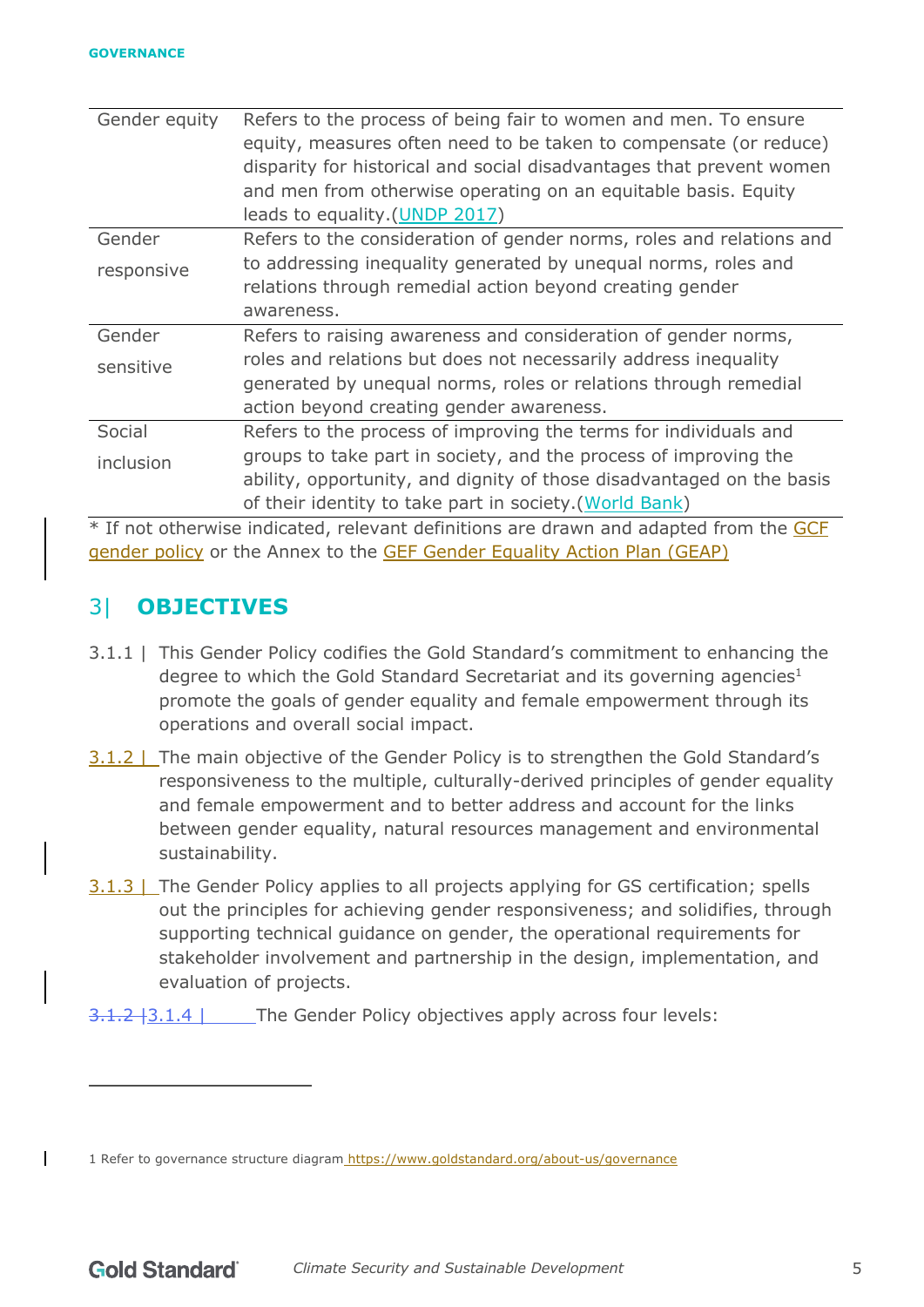- a. **At the institutional (Secretariat, Board and Technical Governance Committee) level:** By adopting and implementing a gender-responsive approach in its day-to-day governance, operations and procedures;
- b. **At the project level:** to meaningfully address attribution, generate livelihood benefits and promote approaches that enable women and men to more equitably contribute to and benefit from projects certified under the Gold Standard;
- c. **At the certification (Third Party auditor) level:** To better account for and audit gender differentials in the social value created by Gold Standard certified projects;
- d. **At the sector level:** To contribute to high quality, more comprehensive and systematic gender disaggregated data, quantifiable gender analysis and a knowledge base that supports gender equality outcomes.
- 3.1.3 | 3.1.3 | In this way, the Gold Standard **has will** put in place a 'gender ecosystem' that integrates gender and social inclusion vertically and horizontally across diverse stakeholders and through the course of the life cycle of certified projects.
- 3.1.4 | 3.1.6 | Gold Standard's criteria required for all GS certified projects calls for a foundational and mandatory gender-sensitive design in line with its core principles.
- $\overline{3.1.5}$  | 3.1.7 | Those projects that go beyond this foundational core and apply a gender-responsive approach and specifically target marginalized constituencies, are encouraged to apply for gender-responsive Gold Standard certification. These may serve to address multiple direct goals of addressing women's time poverty, improving women's assets position in relation to men's and improving women's agency and capacity to influence project design and broader societal changes.

### 4| **POLICY DIRECTIVES**

- 4.1.1 | The policy directives apply to Gold Standard's policies, procedures, programs, and operations. They include the following directives:
	- a. Dedicate necessary finances and human resources required to implement the Gender Policy and Gender Strategy
	- b. Dedicate resources required to build and strengthen staff capacity
	- c. Appoint gender specialist/consultants as needed
	- d. Support the Auditing Teams with the necessary expertise to review and assess the gender sensitivity of the projects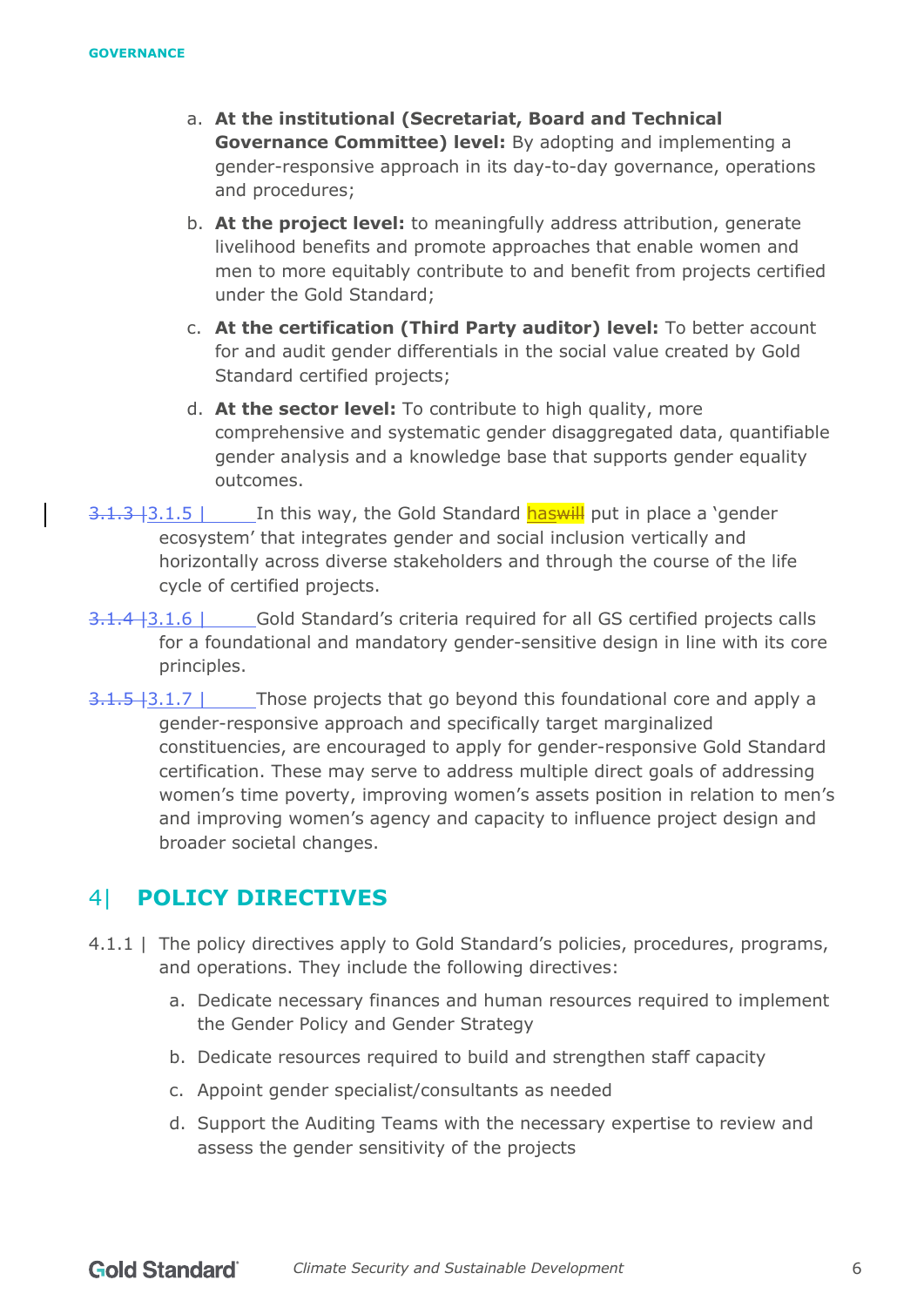- e. Ensure Gold Standard internal annual reporting frameworks have requirements, targets and goals on gender, on which they will report against.
- 4.1.2 | This policy identifies two grades for certification:
	- **a. Foundational gender-sensitive requirement**: This strengthens Gold Standard's 'do no harm' approach and addresses safeguards to prevent or mitigate adverse impacts on women or men and girls and boys. Such action is mandatory for **all projects** seeking Gold Standard certification and includes compliance with the gender 'do no harm' safeguards, gender gap analysis and gender sensitive stakeholder consultations.
	- **b. Proactive gender-responsive approach**: Projects which proactively address gender gaps and contributes to gender equality and female empowerment are eligible for the gender-grade GS certification. This approach is not mandatory but encouraged and applies only to those projects seeking to graduate to the gender-grade GS certification.
- 4.1.3 | While there are currently two distinctions, it is anticipated that over time, the number of projects that can be certified as gender-responsive will grow. This is an aspirational directive.

#### **A. FOUNDATIONAL GENDER-SENSITIVE MINIMUM STANDARDS**

- 4.1.4 | The foundational gender-sensitive standards will, among other things:
	- a. Establishes basic gender equality safeguards and principles that apply to all projects such as requiring all project developers to conduct a gender assessment that identifies risks.
	- b. Addresses gender inequalities and gender-related risks identified in project gender analyses.
	- c. Outlines mandatory '**standard gender equality design elements**' to encourage women and men to participate equitably and meaningfully in project design and implementation; to mitigate risks of a project intervention to ensure that it does not increase gender inequity; as well as to increase the project benefits for women and men.
	- d. Ensures gender-sensitive approaches in stakeholder consultation: information sharing equitably with women and men stakeholders is a minimum standard, in which information is both available and presented in an accessible format across all stakeholder groups, including those more marginalized (e.g. women, youth, indigenous peoples, etc.). The approach also includes opportunities for stakeholders to share information in a two -way exchange, give regular feedback during implementation and ensure their views and priorities are incorporated in design and practice.
	- e. Provides quantifiable 'easy-to-measure' indicators potentially aligned to the SDG goals that measure gender-related gaps and risks.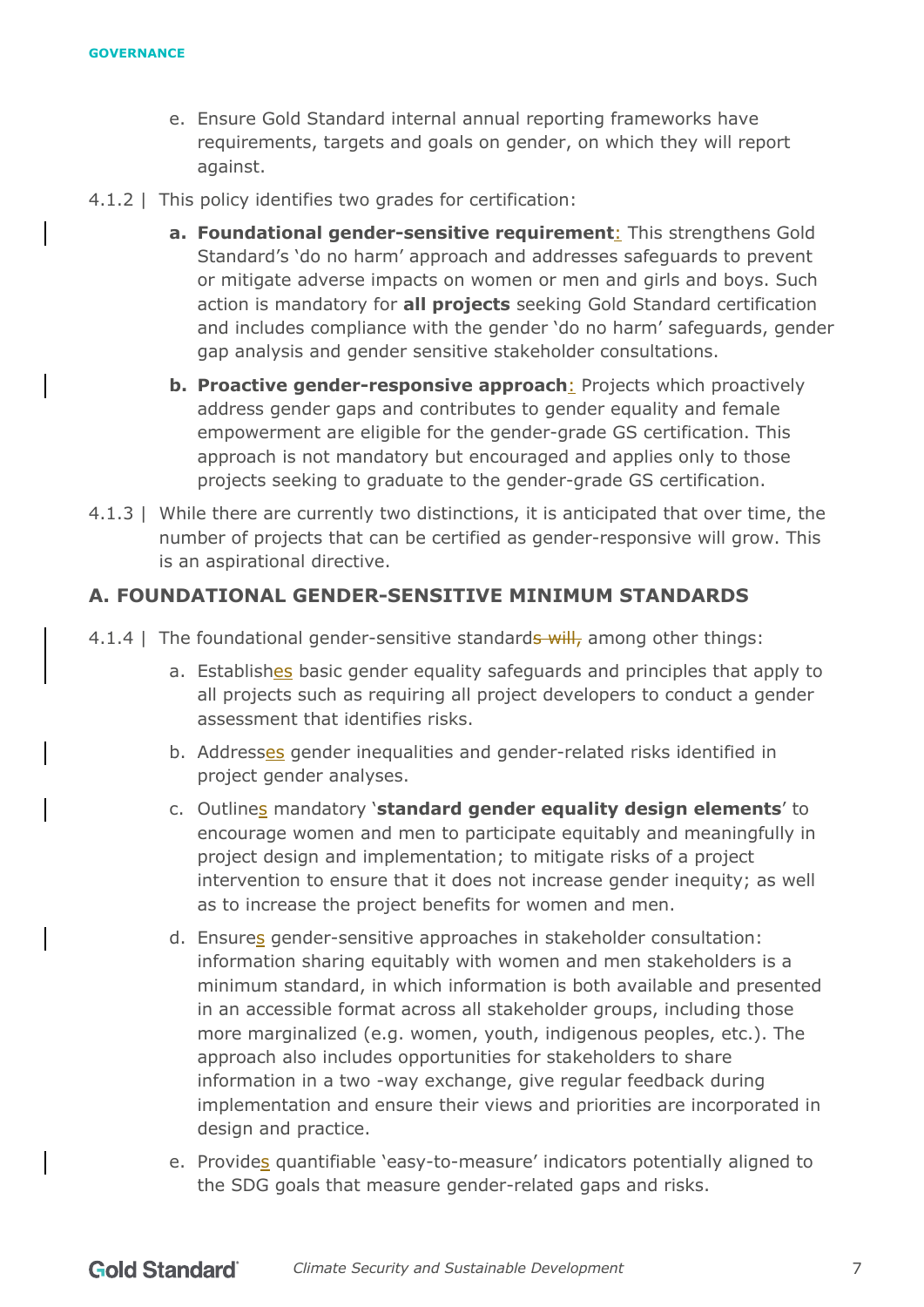- f. Establishes a checklist of gender–sensitive processes, procedures and implementation risks against which auditors can check for the level of gender-sensitivity compliance.
- g. Gold Standard will provides quidance on gender analysis, or similar methods to assess the potential roles, benefits and risks for women and men of different ages, ethnicities, and social structure and status. These studies may be used to inform project formulation, implementation, and monitoring and evaluation.

### **B. PROACTIVE GENDER-RESPONSIVE APPROACHES**

- 4.1.5 | In addition to the elements included in the foundational gender-sensitive action, the proactive gender-responsive approach-will, among other things:
	- a. Requires project developers to have their own current gender policy and strategy or action plan in place and be able to demonstrate sufficient institutional capability and commitment to implement them.
	- b. Shifts the goals, outputs and targets of the project to actively close gender-related gaps
	- c. Intentionally and innovatively increases women's empowerment, agency and opportunities.
	- d. Establishes specific social impact and gender indicators and gender responsive data collection and measurement methods aligned with SDG 5.

The **proposed**-overall gender ecosystem is illustrated in the figure below.

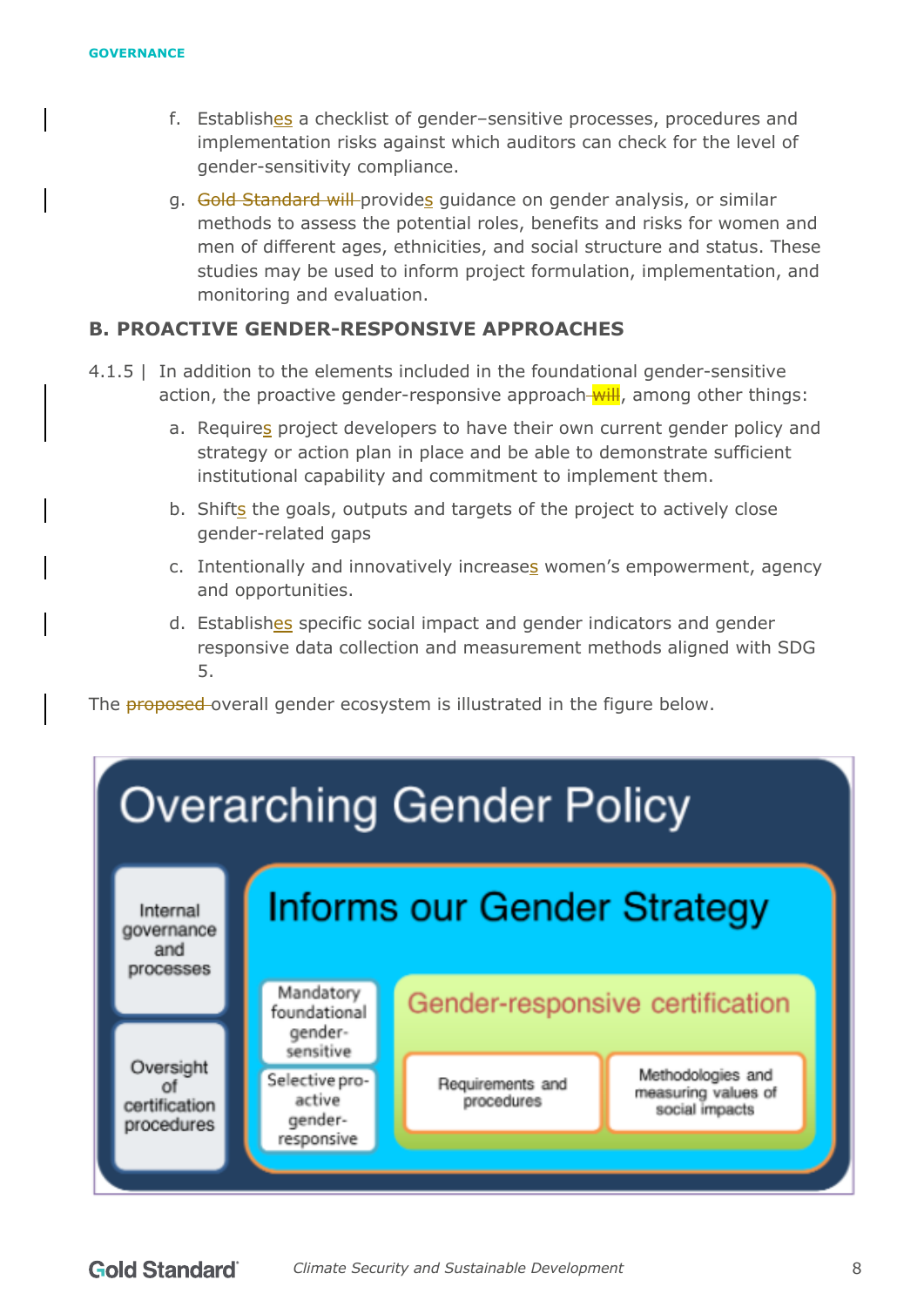## 5| **IMPLEMENTATION, COMPLIANCE AND REPORTING**

### 4.2 |5.1 | **Implementation guidelines**

- 4.2.1 | 5.1.1 | Gold Standard will developed project quidelines to facilitate implementation of the Gender Policy directives. These quidelines will applyiesy to:
	- a. Mandatory foundational Gold Standard certification criteria;
	- b. Proactive gender-grade certification criteria; and
	- c. Third party auditors to audit compliance.
- 4.2.2 | 5.1.2 | Gold Standard may will also develop sector notes on gender as needed, that promote use of knowledge and lessons learned on gender issues, methodologies for valuing impact and conduct in-house learning to deepen understanding and facilitate appreciation of the value-added certification.

#### 4.3 |5.2 | **Consistency with other GS safeguard policies**

 $4.3.1 + 5.2.1$  | Gold Standard will apply the Gender Policy in a manner consistent with its safeguard policies.

#### 4.4 |5.3 | **Entry into force**

4.4.1 | 5.3.1 | The Gender Policy will phase-in over a 12-month period following its approval by the Board of Directors.

4.4.2 | 5.3.2 | The Gender Policy will appliesy immediately to all new projects that are seeking GS certification under the Gold Standard for Global Goals (GS4GG). The GS will require that all applicants demonstrate compliance with the mandatory requirements for gender-sensitivity.

4.4.3 | The Gender Policy will not apply retroactively to projects eurrently undergoing certification processessubmitted for certification before the publication of version 1.0 of this document (for either foundational or proactive approach).

#### 4.5 |5.4 | **Measuring impacts**

- 4.5.1 | Gold Standard certification process will encourage and guide project developers to select and apply a range of gender indicators to measure progress, outcomes and social impacts. Areas of measurement could include:
	- a. measuring added social value to a project's development impact through its contribution to gender equality, women's empowerment and social inclusion;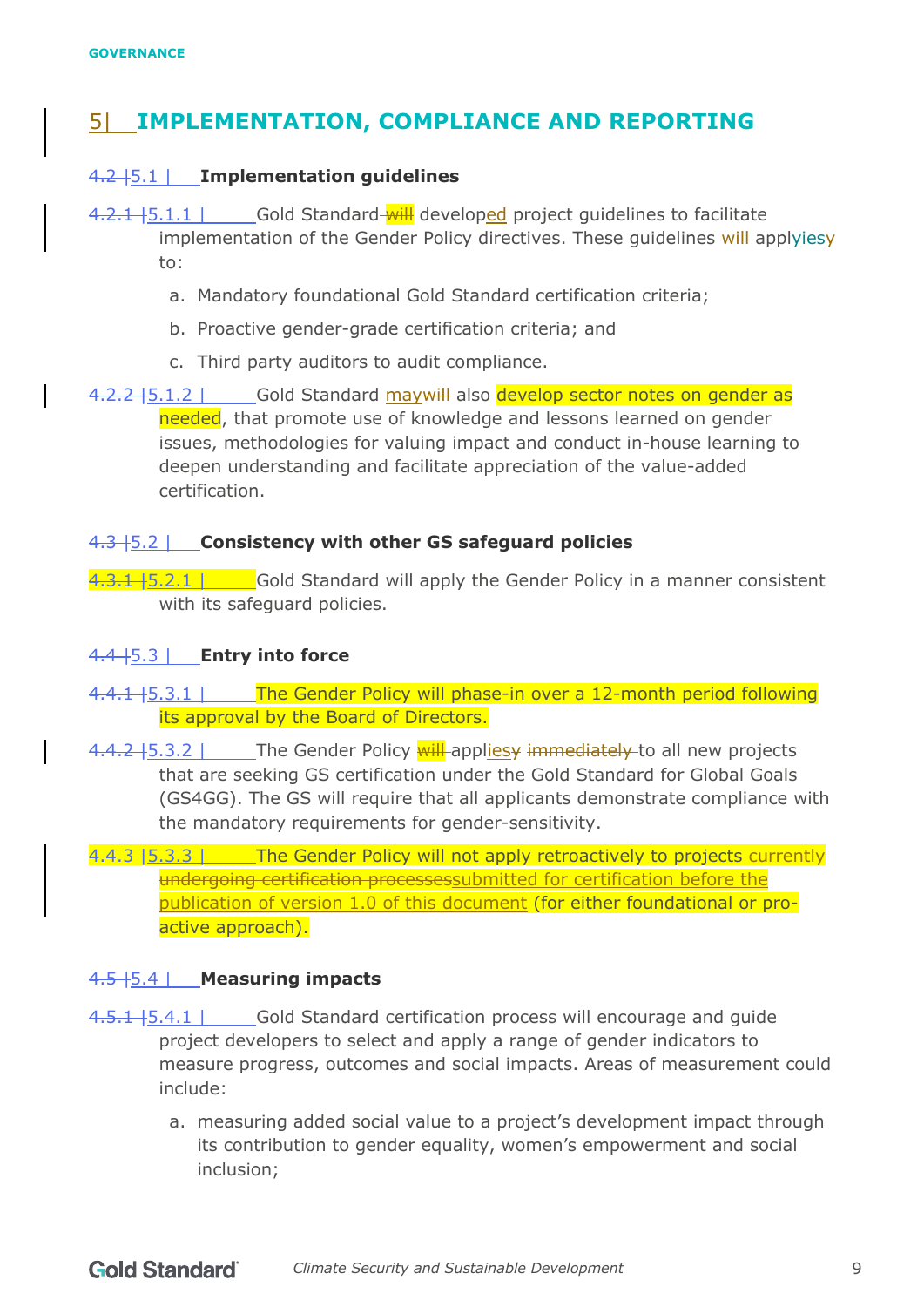b. measuring activity outcomes that target and address gender gaps, these may include economic opportunities; voice, agency and leadership; and addressing time poverty.

## 5|6|**REVISION OF THE POLICY**

 $\overline{5.1.1 + 6.1.1}$  | The Gold Standard Secretariat understands that gender mainstreaming at the institutional and the project level is a long-term undertaking and a sustained commitment, which includes tracking and reporting on its progress. It also acknowledges that approaches to gender advancement and transformation evolve over time. The policy will be reviewed and updated every two years or as determined by the board.

#### **Document History**

| Version            | Date:       | <b>Description</b>                                      |
|--------------------|-------------|---------------------------------------------------------|
| <del>1.1</del> 2.0 |             | DD/MM/YYYY Document update to include editorial changes |
| 1.0                | August 2017 | Initial adoption                                        |